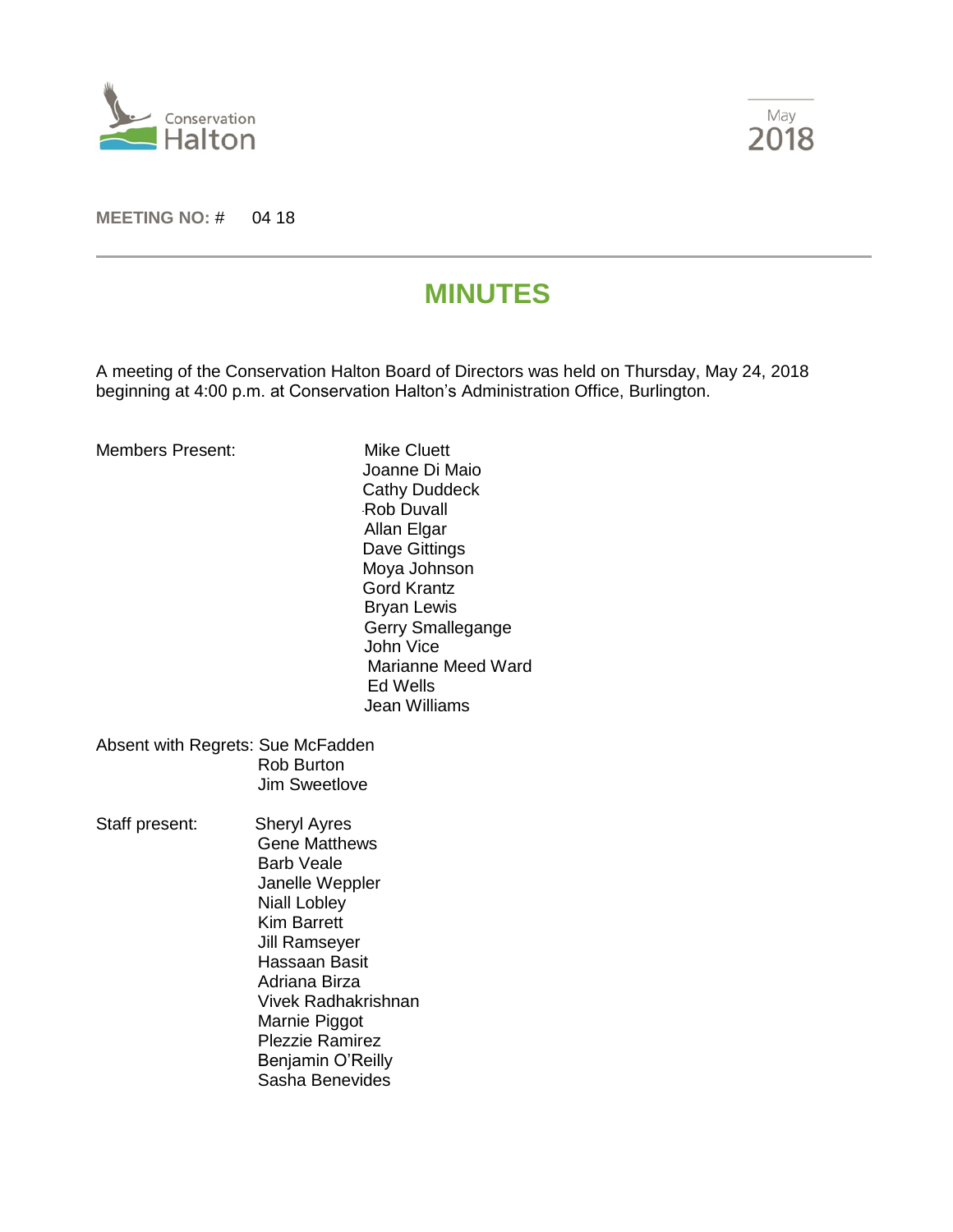



# 1. **Acceptance of proposed AMENDED Agenda.**

**CHBD 04 01** Moved by: John Vice Seconded by: Marianne Meed Ward

THAT the Conservation Halton Board of Directors **accept the AMENDED Agenda.**

Carried

### 2. **Disclosure of Pecuniary Interest None**

There was no disclosure of pecuniary interest

### 3. **Consent Items**

### The Consent Items were adopted

- 3.1 Metamorphosis Update January – April 2018 Report #: CHBD 04 18 01
- 3.2 Letter to Tyandaga Environmental Coalition Meridian Quarry Report #: CHBD 04 18 02
- 3.3 Purchasing Report January to April 2018 Report #: CHBD 04 18 03
- 3.4 Budget Variance Report for the Period Ended April 30, 2018 and 2018 Projected Year End Amounts Report #: CHBD 04 18 04

### 4. **Presentations were given by staff as follows:**

Healthy Neighboursheds Ms. Sasha Benevides Community Outreach Coordinator, Conservation Halton

Update on Conservation Halton Wellness Initiatives Ms. Plezzie Ramirez Manager, People & Wellness, Conservation Halton

Rain Fell Through the Night Mr. Benjamin O'Reilly Flood Forecasting & Operations Technologist, Conservation Halton

# 5. **Action Items**

There were no action items

6. **In - Camera Items**